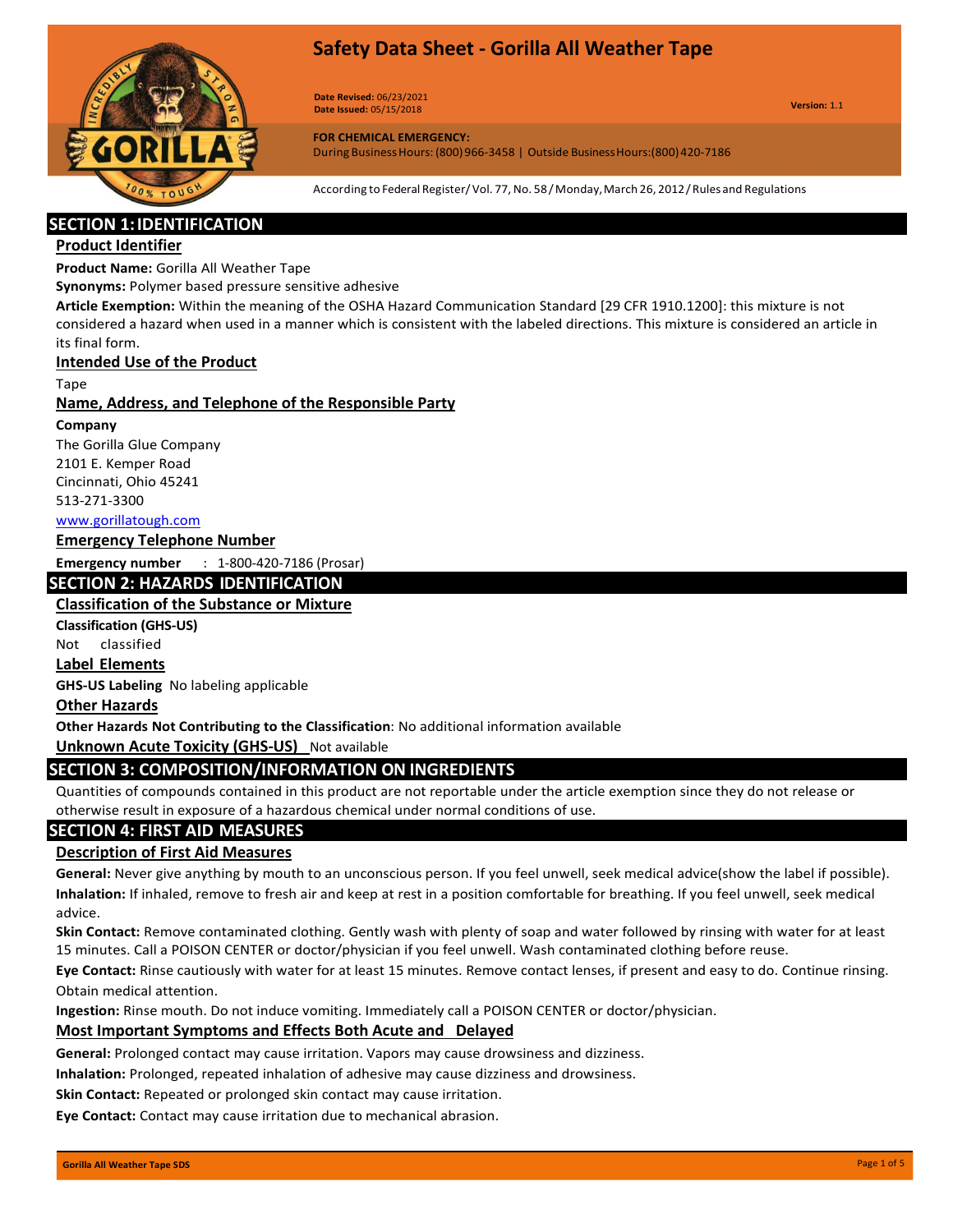

**Version:** 1.1 **Date Revised:** 06/23/2021 **Date Issued:** 05/15/2018

**FOR CHEMICAL EMERGENCY:**

During BusinessHours: (800)966-3458 | Outside BusinessHours:(800)420-7186

According to Federal Register/Vol. 77,No. 58/Monday,March 26, 2012/ Rulesand Regulations

**Ingestion:** Ingestion is likely to be harmful or have adverse effects.

**Chronic Symptoms:** Repeated or prolonged skin contact may cause irritation.

## **Indication of Any Immediate Medical Attention and Special Treatment Needed**

If medical advice is needed, have product container or label at hand.

# **SECTION 5: FIRE-FIGHTING MEASURES**

#### **Extinguishing Media**

**Suitable Extinguishing Media:** Use extinguishing media appropriate for surrounding fire.

**Unsuitable Extinguishing Media:** Do not use a heavy water stream. Use of heavy stream of water may spread fire.

## **Special Hazards Arising From the Substance or Mixture**

**Fire Hazard:** Not flammable.

**Explosion Hazard:** Product is not explosive.

**Reactivity:** None known.

#### **Advice for Firefighters**

**Precautionary Measures Fire:** Exercise caution when fighting any chemical fire.

**Firefighting Instructions:** Do not allow run-off from fire fighting to enter drains or water courses.

**Protection During Firefighting:** Do not enter fire area without proper protective equipment, including respiratory protection.

**Hazardous Combustion Products**: None known.

#### **Reference to Other Sections**

Refer to section 9 for flammability properties.

## **SECTION 6: ACCIDENTAL RELEASE MEASURES**

## **Personal Precautions, Protective Equipment and Emergency Procedures**

**General Measures:** Do not get in eyes, on skin, or on clothing.

#### **For Non-Emergency Personnel**

**Protective Equipment:** Use appropriate personal protection equipment (PPE).

**Emergency Procedures:** Evacuate unnecessary personnel.

**For Emergency Personnel**

**Protective Equipment:** Equip cleanup crew with proper protection.

**Emergency Procedures:** Keep area ventilated.

## **Environmental Precautions**

Prevent entry to sewers and public waters.

## **Methods and Material for Containment and Cleaning Up**

**For Containment:** Absorb and/or contain spill with inert material, then place in suitable container.

**Methods for Cleaning Up:** Dispose of waste safely and in accordance with local, state, and federal regulations.

#### **Reference to Other Sections**

See heading 8, Exposure Controls and Personal Protection. Concerning disposal elimination after cleaning, seeitem 13.

# **SECTION 7: HANDLING AND STORAGE**

## **Precautions for Safe Handling**

**Hygiene Measures:** Handle in accordance with good industrial hygiene and safety procedures. Wash hands and other exposed areas with mild soap and water before eating, drinking, or smoking and again when leaving work.

## **Conditions for Safe Storage, Including Any Incompatibilities**

**Storage Conditions:** Store in a dry, cool and well-ventilated place. Store away from heat.

**Incompatible Materials:** None known.

**Specific End Use(s)** Tape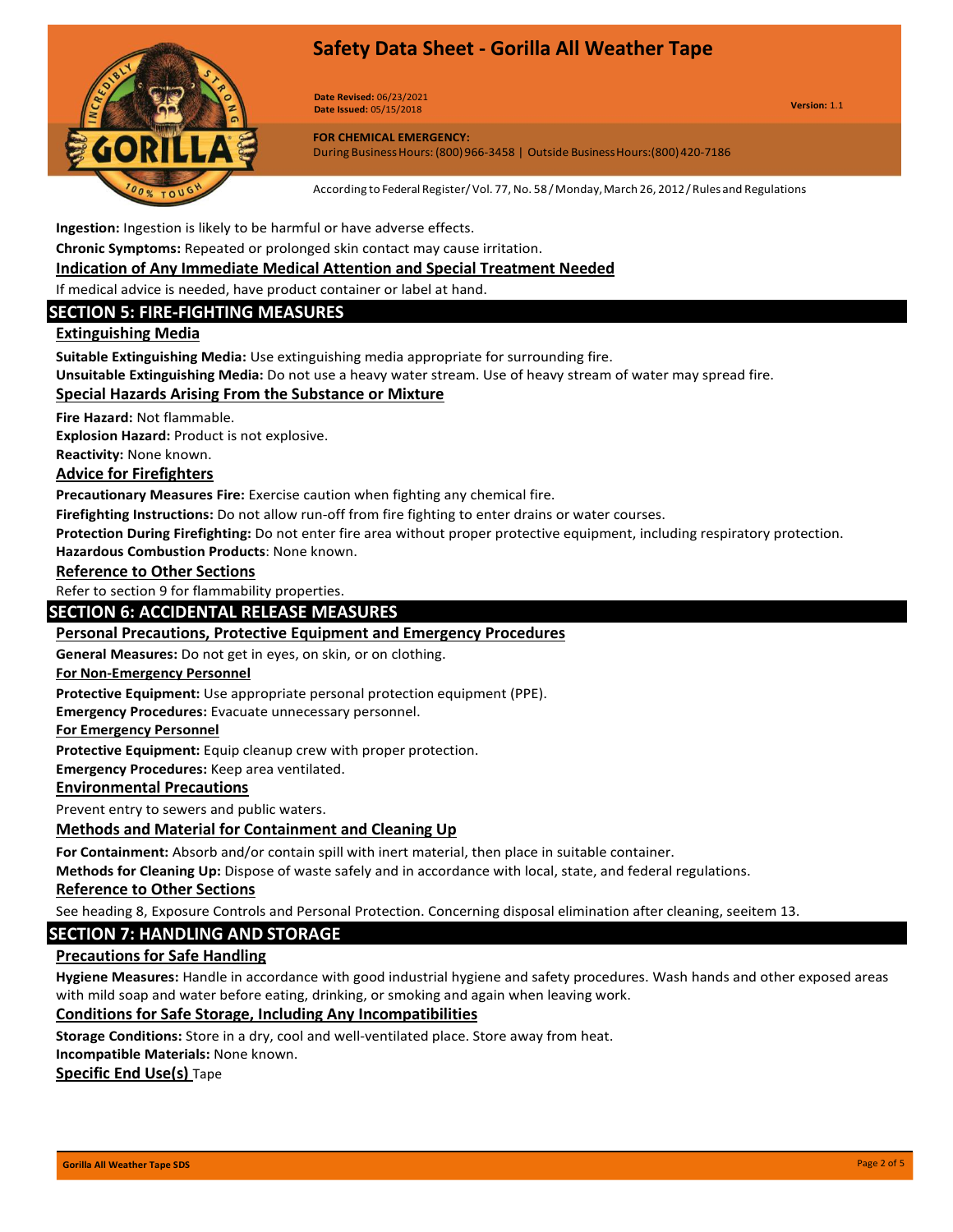

**Version:** 1.1 **Date Revised:** 06/23/2021 **Date Issued:** 05/15/2018

**FOR CHEMICAL EMERGENCY:**

During Business Hours: (800) 966-3458 | Outside Business Hours: (800) 420-7186

According to Federal Register/Vol. 77,No. 58/Monday,March 26, 2012/ Rulesand Regulations

## **SECTION 8: EXPOSURE CONTROLS/PERSONAL PROTECTION**

**Control Parameters**

Not applicable

# **Exposure Controls**

**Appropriate Engineering Controls:** Emergency eye wash fountains and safety showers should be available in the immediate vicinity of any potential exposure. Provide sufficient ventilation to keep vapors below permissible exposure limit. Ensure all national/local regulations are observed.

**Personal Protective Equipment:** Gloves. Safety glasses.



**Materials for Protective Clothing:** Not available

**Hand Protection:** Chemically resistant gloves are recommended, but not required.

**Eye Protection:** Chemical goggles or safety glasses.

**Skin and Body Protection:** Wear suitable working clothes.

**Respiratory Protection:** Not required for normal conditions of use. Use a NIOSH-approved respirator or self-contained breathing apparatus whenever exposure may exceed established Occupational Exposure Limits.

# **Other Information:** When using, do not eat, drink or smoke.

|                                                              | <b>SECTION 9: PHYSICAL AND CHEMICAL PROPERTIES</b>                    |  |
|--------------------------------------------------------------|-----------------------------------------------------------------------|--|
| <b>Information on Basic Physical and Chemical Properties</b> |                                                                       |  |
|                                                              | Solid                                                                 |  |
|                                                              | <b>Black</b>                                                          |  |
|                                                              | Slight                                                                |  |
|                                                              | Not available                                                         |  |
|                                                              | Not applicable                                                        |  |
|                                                              | Not available                                                         |  |
|                                                              | Not available                                                         |  |
|                                                              | Not available                                                         |  |
|                                                              | Not available                                                         |  |
|                                                              | Not available                                                         |  |
|                                                              | Not available                                                         |  |
|                                                              | Not available                                                         |  |
|                                                              | Not available                                                         |  |
|                                                              | Not available                                                         |  |
|                                                              | Not available                                                         |  |
|                                                              | Not available                                                         |  |
|                                                              | Not available                                                         |  |
|                                                              | Not available                                                         |  |
|                                                              | Not available                                                         |  |
|                                                              | Non-soluble                                                           |  |
|                                                              | Not available                                                         |  |
|                                                              | Not available                                                         |  |
| $\mathbf{r}$                                                 | Not expected to present an explosion hazard due to mechanical impact. |  |
|                                                              |                                                                       |  |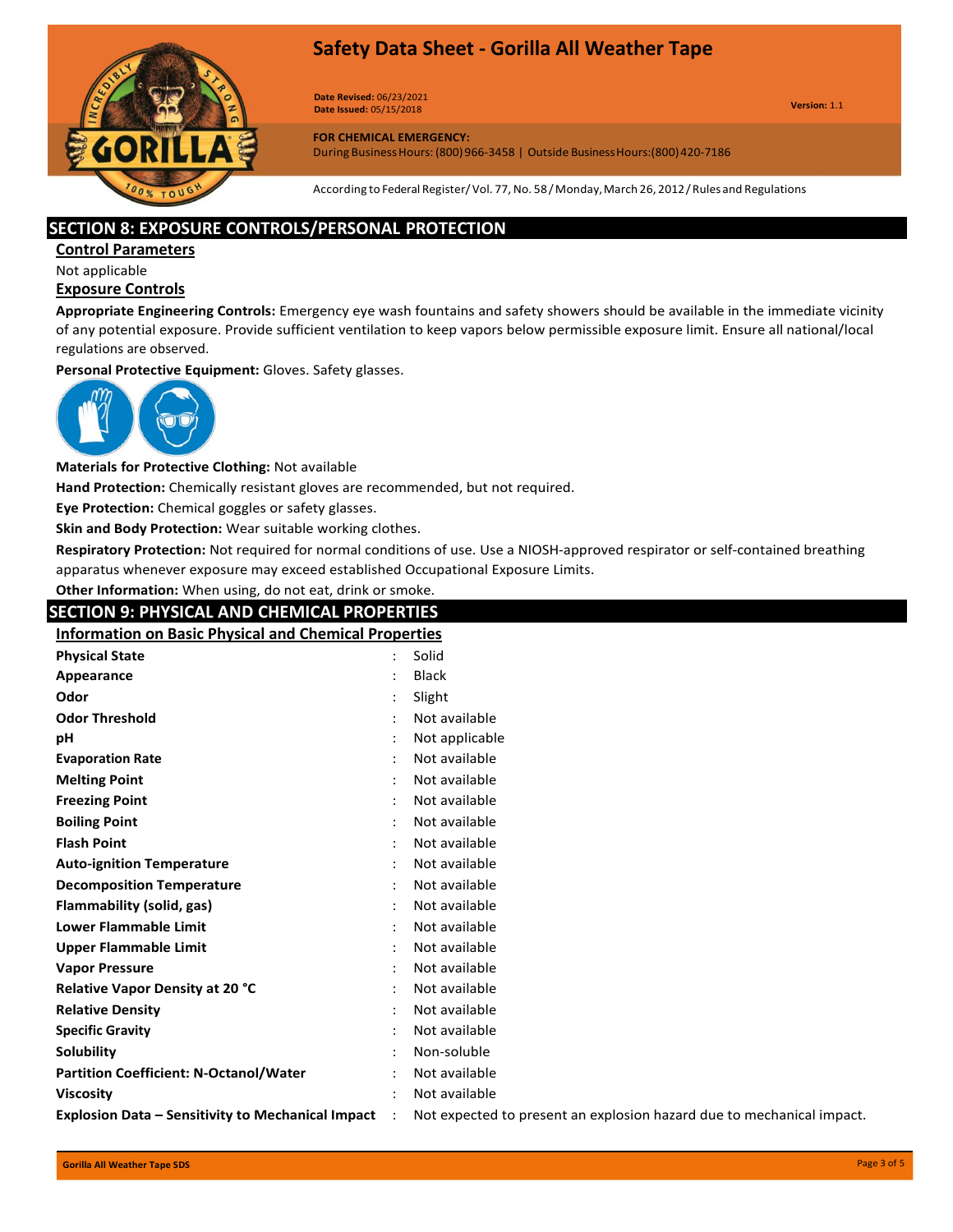

**Version:** 1.1 **Date Revised:** 06/23/2021 **Date Issued:** 05/15/2018

**FOR CHEMICAL EMERGENCY:**

During BusinessHours: (800)966-3458 | Outside BusinessHours:(800)420-7186

According to Federal Register/Vol. 77,No. 58/Monday,March 26, 2012/ Rulesand Regulations

#### **Explosion Data – Sensitivity to Static Discharge** : Not expected to present an explosion hazard dueto static discharge.

# **SECTION 10: STABILITY ANDREACTIVITY**

**Reactivity:** None known.

**Chemical Stability:** Stableunder recommended handling andstorage conditions(seesection 7).

**Possibility of Hazardous Reactions:** Hazardous polymerizationwillnotoccur.

**Conditions to Avoid:** Direct sunlight. Extremely high or low temperatures.

**Incompatible Materials:** Strong acids, strong bases, strong oxidizers.

Hazardous Decomposition Products: Carbonoxides (CO, CO<sub>2</sub>). Nitrogen compounds. Acrolein. Aldehydes.

## **SECTION 11: TOXICOLOGICAL INFORMATION**

## **Information on Toxicological Effects - Product**

**Acute Toxicity:** Not classified

**LD50 and LC50 Data:** Not available

**Skin Corrosion/Irritation:** Not classified

**pH:** Not applicable

**Serious Eye Damage/Irritation:** Not classified

**pH:** Not applicable

**Respiratory or Skin Sensitization:** Not classified

**Germ Cell Mutagenicity:** Not classified

**Teratogenicity:** Not available

**Carcinogenicity:** Not classified.

**Specific Target Organ Toxicity (Repeated Exposure):** Not classified

**Reproductive Toxicity:** Not classified

**Specific Target Organ Toxicity (Single Exposure):** Not classified

**Aspiration Hazard:** Not classified

**Symptoms/Injuries After Inhalation:** Prolonged, repeated inhalation of adhesive may cause dizziness and drowsiness.

**Symptoms/Injuries After Skin Contact:** Repeated or prolonged skin contact may cause irritation.

**Symptoms/Injuries After Eye Contact:** Contact may cause irritation due to mechanical abrasion.

**Symptoms/Injuries After Ingestion:** Ingestion is likely to be harmful or have adverse effects.

**Chronic Symptoms:** Repeated or prolonged skin contact may cause irritation.

#### **Information on Toxicological Effects - Ingredient(s)**

**LD50 and LC50 Data:** Not applicable

## **SECTION 12: ECOLOGICAL INFORMATION**

**Toxicity** Not classified

**Persistence and Degradability** Not available

**Bioaccumulative Potential** Not available

**Mobility in Soil** Not available

**Other Adverse Effects**

**Other Information:** Avoid release to the environment.

# **SECTION 13: DISPOSAL CONSIDERATIONS**

**Sewage Disposal Recommendations:** Do not dispose of waste into sewer.

**Waste Disposal Recommendations:** Dispose of waste material in accordance with all local, regional, national, provincial, territorial and international regulations.